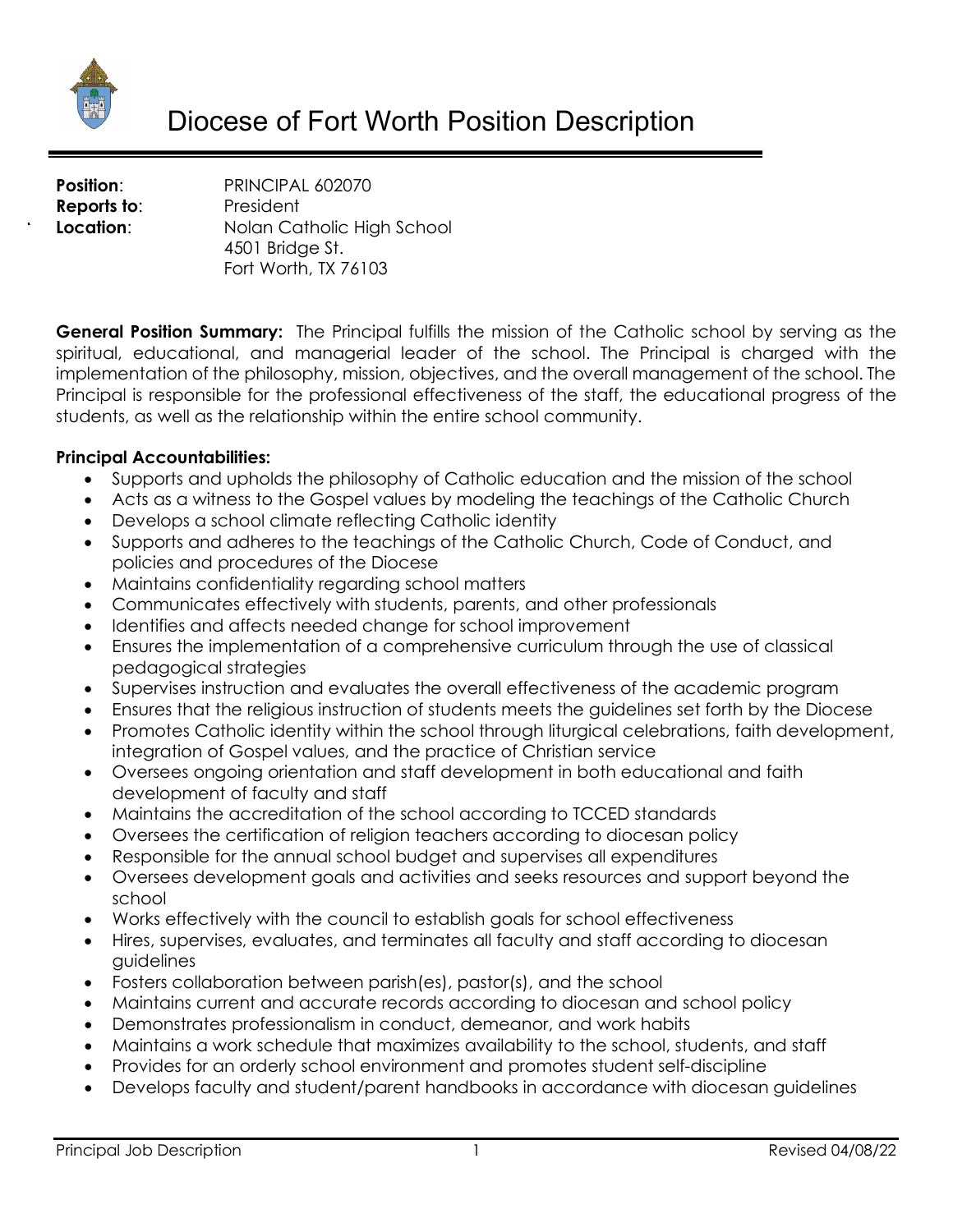

- Completes and submits all official forms required by the Diocesan Catholic Schools Office, Texas Catholic Conference Education Department, and other public agencies
- Implements and reviews long-range strategic planning
- Promotes healthy staff morale and professionalism
- Participates in professional development, including diocesan Principal meetings and inservices
- Establishes and implements technology goals for the school

## **Working Conditions and/or Physical Requirements:**

- Required to work some nights and weekends
- Required to manage high to moderate levels of stress
- Required to work a full school day
- Required to work in standard school and office conditions
- Required to work in a variety of locations including those with noise, activity, and inclement weather
- Required to lift or carry classroom supplies, textbook, furniture, and equipment to a minimum of 35 pounds-
- Required to maintain composure and avoid inappropriate displays of emotion
- Required to sit, stand, bend, stoop, reach, grab, pull, hear, see, and speak on a daily basis
- Required to perform repetitive physical tasks such as computer keyboarding, writing, and reading

### **Travel Requirements:**

• Some travel may be required for meetings with the Diocese of Fort Worth

# **Education and Experience Preferred:**

- Must be a practicing Catholic in good standing with a commitment to ongoing formation in catechetical and spiritual leadership development Education
- Master's degree in school leadership, graduate degrees in one of the liberal arts, or graduate degrees or certification in classical education
- Master's degree plus 18 hours in educational administration and supervision courses or a valid, appropriate state certificate for a Principal or the successful completion of an appropriate state certification examination, as outlined in the Texas Catholic Conference Education Department standards Experience
- 3 years of teaching experience in a Catholic school
- 3 years of Catholic or classical school administrative experience.

### **Knowledge and Skills Preferred:**

- Knowledge of the basic teachings of the Catholic Church
- Knowledge of instructional methods/strategies and curriculum differentiation
- Knowledge of child and adolescent development, learning, and behavior
- Knowledge of the content and the methods of religious education
- Knowledge of effective assessment methods
- Able to communicate effectively in both written and verbal form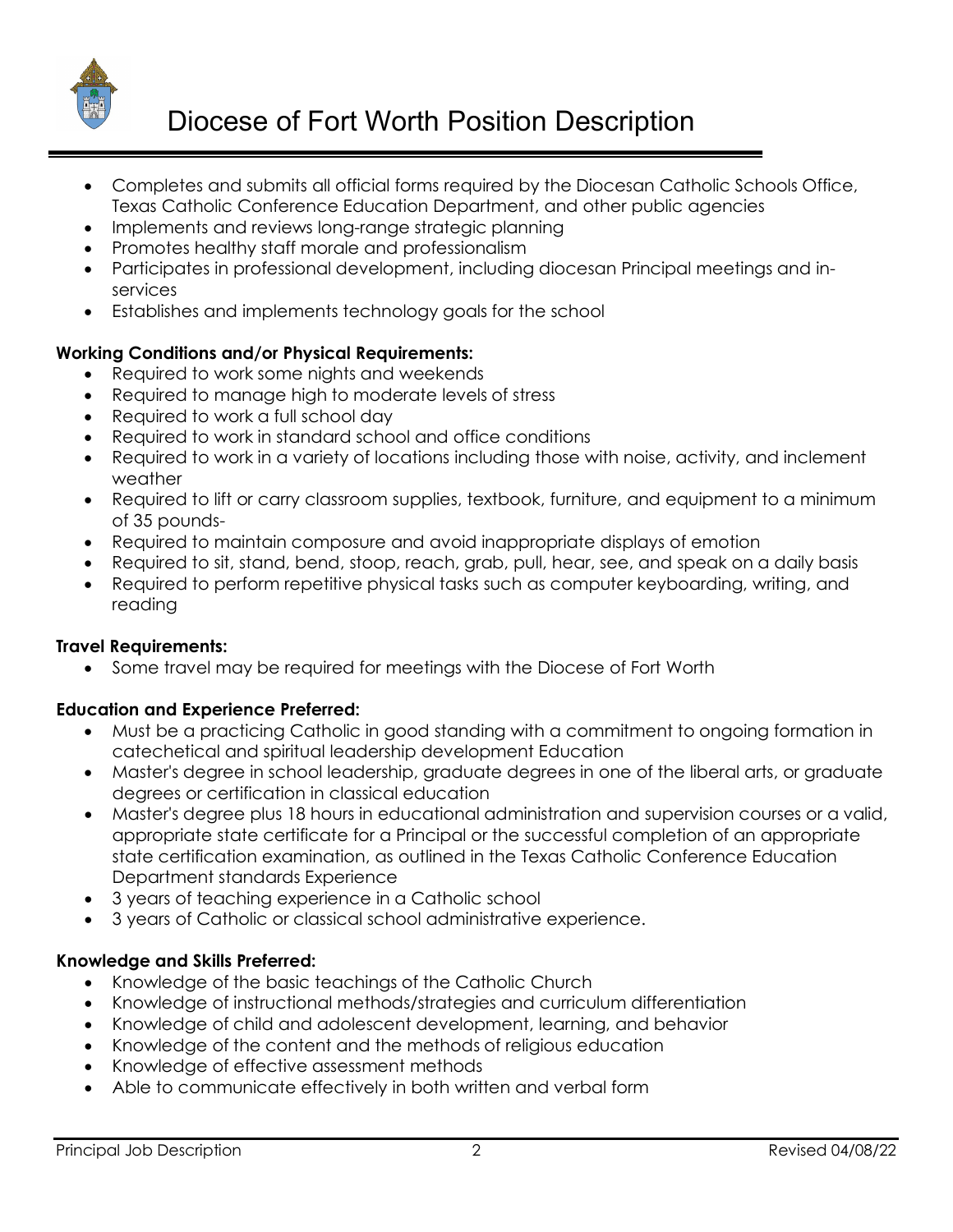

- Able to work well with others in the school community
- Able to work independently and self-motivate
- Skill in handling multiple tasks simultaneously
- Skill in organizing and relating information in an understandable format
- Skill in job appropriate technology
- Skill in critical thinking and planning
- Skill in managing conflicts effectively
- Skill in organizational management and delegation of responsibilities
- Skill in using group process skills effectively with various school communities